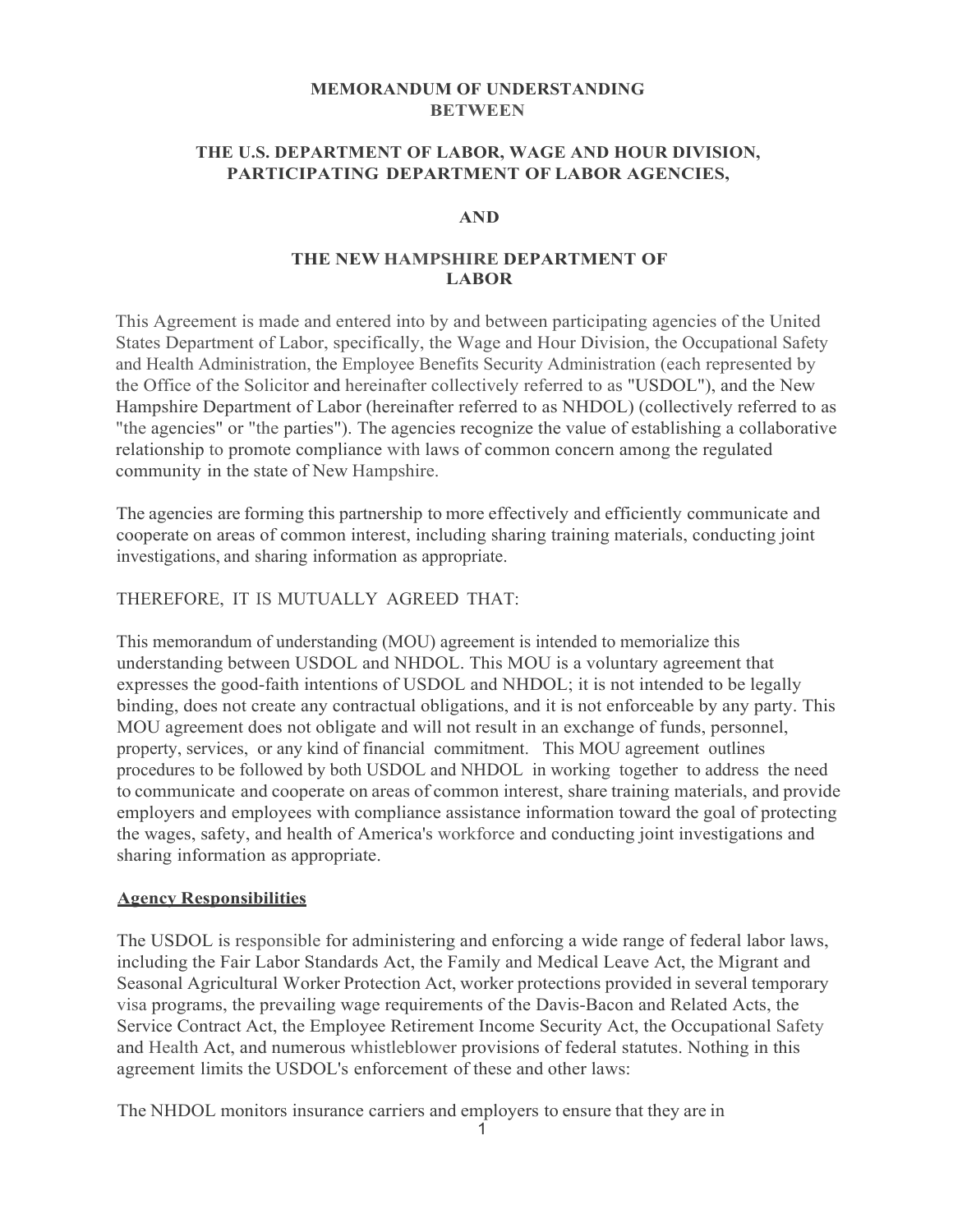compliance with New Hampshire labor laws, such as wage payment, minimum wage, overtime, safety issues and workers' compensation. NHDOL's mission is to serve and protect the interests and dignity of the New Hampshire workforce.

# **I. Purpose**

The purpose of the MOU is to maximize and improve the enforcement of the laws administered by USDOL and by NHDOL. This agreement will also encourage enhanced law enforcement and greater coordination between the agencies.

# **II. Outreach and Education**

• The agencies agree to coordinate, conduct joint outreach presentations, and share and distribute publications, when appropriate, for the regulated community of common concern.

# **III. Points of Contact (POCs)**

• 'Each participating agency will designate a Point of Contact person responsible for coordinating the partnership activities and meeting annually to review terms and conditions and areas of mutual concern. The agencies will notify each other in the event of the separation or long-term absence of their contact persons.

### **IV. Enforcement**

Where appropriate and to the extent allowable under law,

- The agencies may conduct joint investigations annually in the state of New Hampshire, if appropriate, or if opportunity provides.
- The agencies may coordinate their respective enforcement activities and assist each other with enforcement, where appropriate, and to the extent allowable under law.
- The agencies will make referrals of potential violations of each other's statutes, where appropriate.

### **V. Information**

- The agencies agree to exchange information on laws and regulations of common concern to the agencies, to the extent practicable.
- The agencies will establish a methodology for exchanging investigative leads, complaints, and referrals of possible violations, to the extent allowable by law or policy.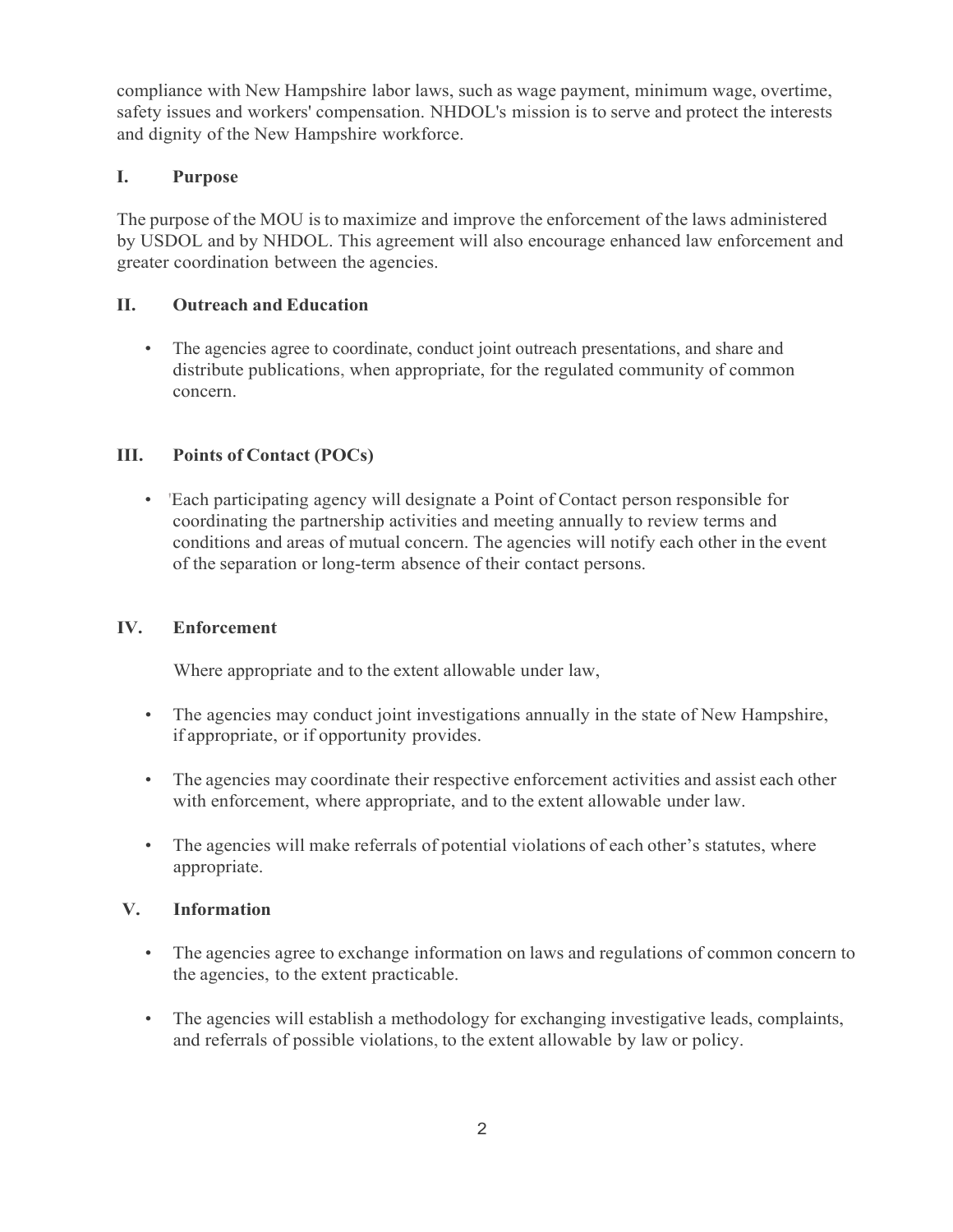• The agencies will exchange information (statistical data) on incidence of violations in specific industries and geographic areas, if possible.

# **VI. Training**

- The agencies agree to cross train investigators and other staff no less than once per calendar year, subject to agency resources and any applicable legal requirements. Joint training will be conducted to educate staff members of both agencies about the laws and regulations enforced by both, and to discuss issues of common concern.
- The agencies will exchange information related to policy or regulatory changes to State or Federal laws, to the extent permissible.

# **VII. Previous Agreements**

• This agreement replaces and supersedes any previous Partnership Agreement MOU between the parties.

# **VIII. Effect of MOU Agreement**

- This MOU agreement does not authorize the expenditure or reimbursement of any funds. Nothing in this agreement obligates the parties to expend appropriations or enter into any contract or other obligations.
- By entering into this partnership, the agencies do not imply an endorsement or promotion by either agency of the policies, programs, or services of the other.
- Nothing in this MOU agreement is intended to diminish or otherwise affect the authority of either agency to implement its respective statutory or regulatory functions.
- This MOU agreement is not intended to be legally binding and does not confer any rights on any private person.
- This MOU agreement is not intended to confer any rights against the United States, its agencies, or its officers upon any private person.
- Nothing in this MOU agreement will be interpreted as limiting, superseding, or otherwise affecting the agencies' normal operations or decisions in carrying out their statutory or regulatory duties, or duties under any Executive Order. This MOU agreement also does not limit or restrict the parties from participating in similar activities or arrangements with other entities.
- This agreement will be executed in full compliance with the Privacy Act of 1974, the Freedom of Information Act, the Federal Records Act, and any other applicable federal laws and state laws.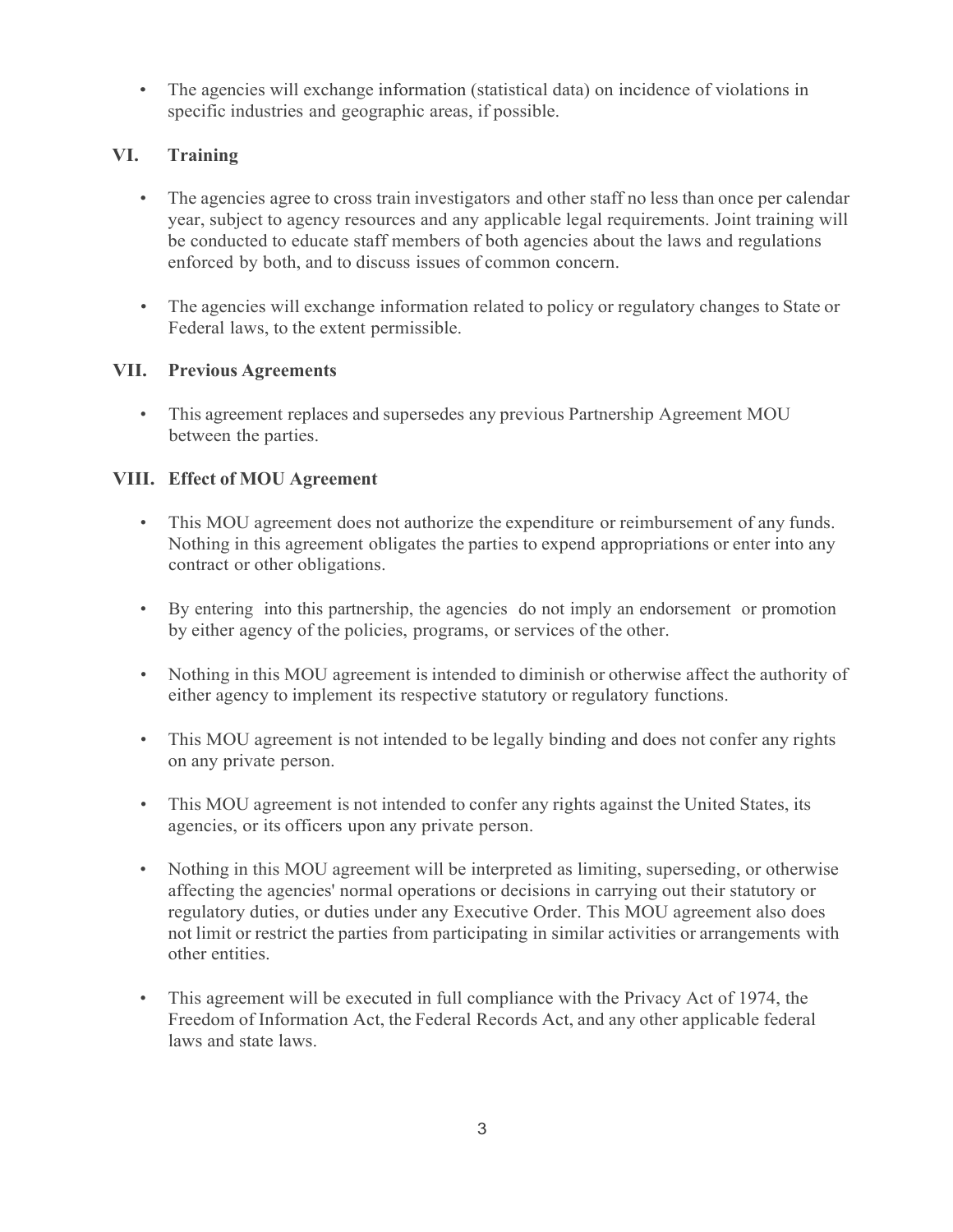This MOU agreement contains all the terms and conditions agreed upon by the agencies concerning the subject matter of the agreement. No other understandings, oral or otherwise, regarding the subject matter of this agreement shall be deemed to exist or be binding upon the agencies. This agreement is not intended to confer any right upon any private person or other third party.

#### **IX. Exchange of Information**

To the extent permitted by law, the agencies understand that in order to effectuate the purposes and provisions of this MOU, it will be necessary, from time to time, to exchange information, some of which may be considered confidential. It is the policy of each of the parties to cooperate with other government agencies to the fullest extent possible under the law, subject to the general limitation that any such cooperation must be consistent with its own statutory obligations and enforcement efforts. It is the view of the parties that an exchange of information in which both agencies are proceeding with a common legal interest is to their mutual benefit. The agencies to this MOU agreement recognize the importance of being able to provide information to other law enforcement bodies without waiving the privilege of otherwise protected material or make a public disclosure.

It is the policy of USDOL and NHDOL to cooperate with other government agencies to the fullest extent possible under the law, subject to the general limitation that any such cooperation must be consistent with the USDOL's and NHDOL's own statutory obligations and enforcement efforts. It is USDOL's and NHDOL's view that an exchange of information in cases in which both entities are proceeding on basically the same matter is to our mutual benefit. There is a need for USDOL and NHDOL to provide information to other law enforcement bodies without making a public disclosure.

In consideration of these concerns, and subject to any applicable laws and regulations regarding the handling of such information, the agencies agree as follows:

- 1. The agencies agree to exchange information on laws and regulations of common concern and common legal interest, to the extent practicable and allowable by law and policy.
- 2. The parties will be available to discuss and provide information to one another on topics of mutual interest, overlapping jurisdiction, or certain areas of expertise, when able.
- 3. Exchange of information to one another pursuant to this MOU is not considered a public disclosure under the Freedom of Information Act, 5 U.S.C. § 552 or New Hampshire R.S.A 91-A.
- 4. When confidential information is exchanged it will not be released to the public, or to any third party, without the express permission of the agency providing that information, except as required by law including, but not limited to the Freedom of Information Act or New Hampshire R.S.A 91-A. Upon receipt of a public disclosure request, NHDOL agrees to provide USDOL with notice of therequest and an opportunity to pursue legal action to prevent the release of information.

When confidential information is exchanged, it shall be used and accessed only for the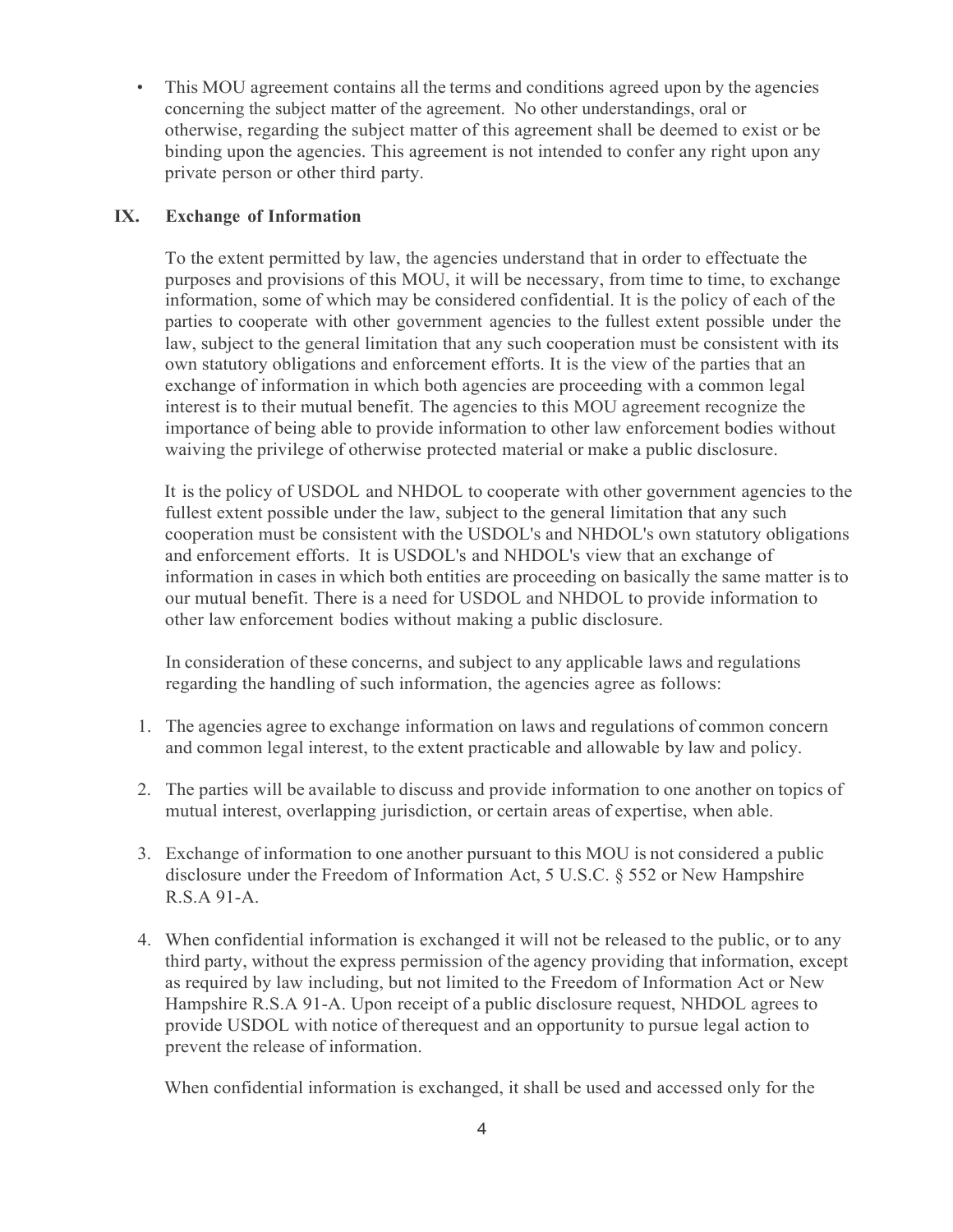limited purposes of carrying out activities pursuant to this agreement as described herein. The information shall not be duplicated or re-disclosed without the express written consent or authority of the agency providing the information (hereinafter the "donor agency"), a court order, or as required by law, including the Freedom of Information Act or New Hampshire R.S.A 91-A.

- 5. Confidential information means information that may be privileged or otherwise exempt from disclosure to the public or other unauthorized persons under federal and state laws. Confidential information may include: the identity of persons who have given informationto the agencies in confidence or under circumstances in which confidentiality can be implied; any employee statements in enforcement files that were obtained under these conditions; internal opinions, policy statements, memoranda, and recommendations of federal or state employees, including (but not limited to) investigators and supervisors; anyrecords that would otherwise not be subject to disclosure under law as non-final, intra- or inter-agency documents; information or records covered by the attorney-client privilege and the attorney work-product privilege; personal information protected by any relevant law or regulation; individually identifiable health information; and confidential business information and trade secrets.
- 6. In the event that there is a public proceeding, such as a trial, in which certain records, such as confidential information, may be used or testimony of USDOL's employees sought, USDOL requires that NHDOL notify USDOL.
- 7. In the event that there is a public proceeding, such as a trial, in which certain records, such as confidential information, may be used or testimony of NHDOL employees sought, NHDOL requires that USDOL notify NHDOL.
- 8. Should either party receive a request or subpoena that would, fairly construed, seek production of privileged information that it received pursuant to this MOU agreement, the party receiving such a request or subpoena shall take reasonable measures, including but not limited to asserting the common interest privilege, to preclude or restrict the production of such information for ten (10) business days, and shall promptly notify the donor agency that such a request or subpoena has been received, so that the donor agency may file any appropriate objections or motions, or take any other appropriate steps, to preclude or condition the production of such information.
- 9. Neither party shall have authority to waive any applicable privilege or doctrine on behalf of the other party, nor shall any waiver of an applicable privilege or doctrine by the conduct of one party be construed to apply to the other party.
- 10. The agencies will notify one another, through the agency POC identified in this MOU, upon commencement of litigation, a hearing, or other proceeding that may involve the release, through subpoena, introduction of written evidence, or testimony, of information exchanged under this agreement.
- 11. In addition to the requirements above, Confidential Unemployment Compensation information may be exchanged only subject to the confidentiality requirements of 20 CFR 603.4 and any applicable state laws.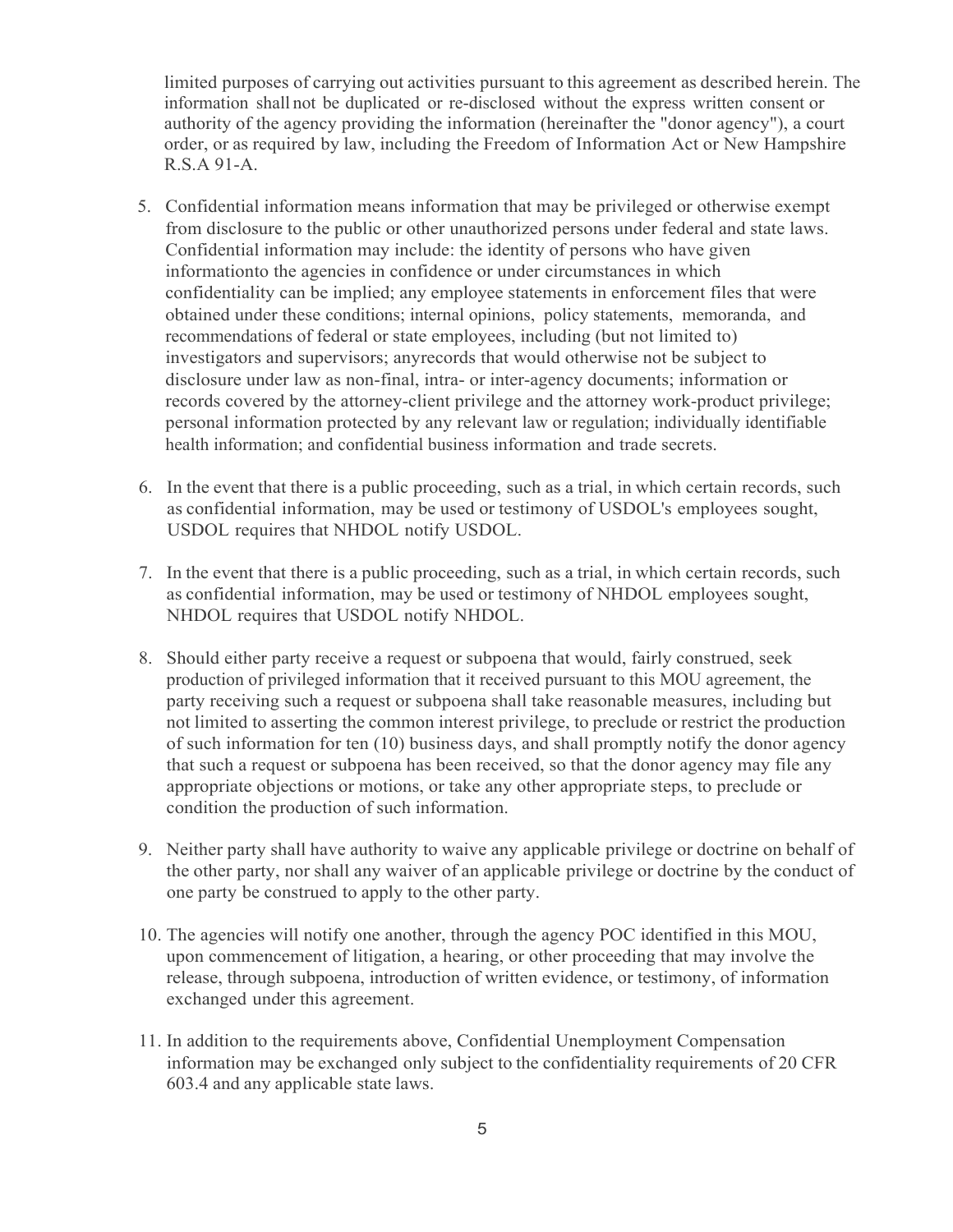- 12. For information security purposes, information (including paper-based documents and electronic information such as emails and CDs) exchanged pursuant to this MOU agreement remains the responsibility of the donor agency while in transit. The agencies agree to establish a communication protocol for notifying each agency's designated POC when information is sent to or received from that agency, including information on the form of the transfer and the media type and quantity (when appropriate). An agency expecting to receive information will notify the donor agency if the information is not received as of the next business date following the agreed upon delivery date. Confidential data will be destroyed no later than thirty (30) days after its use and may be transmitted via secure FTP. Use includes the time period required for compliance with federal records retention periods. Confidential data will not be electronically mailed, unless encrypted using approved encryption standards.
- 13. For information security purposes, after an agency receives information from the donor agency, the donor agency retains no responsibility for any security incidents, inadvertent disclosure, or the physical and information technology safeguards in place for protecting that information by the agency that received it.
- 14. However, in the event that the agency receiving the information experiences a security incident or disaster that results in the suspected or confirmed inadvertent disclosure of the data exchanged pursuant to this MOU agreement, the agency experiencing the incident or disaster will send formal written electronic notification to the donor agency's designated contact person immediately within 3 days after detection of the incident or disaster. The written electronic notification will describe the security incident or disaster in detail including what data exchanged pursuant to this MOU agreement may have been inadvertently disclosed.
- 15. At the conclusion of an investigation and prosecution by either party, the receiving agency will return any and all confidential information to the donor agency, except as required by law, including the Records Retention Act.
- 16. Liability of the U.S. Government is governed by the Federal Torts Claims Act.

#### **X. Dissemination of Factual Information**

- The agencies agree to jointly disseminate outreach materials to the regulated community when appropriate. Any such joint dissemination may not be undertaken without prior notice and approval of each party.
- All public materials bearing the United States Department of Labor ("USDOL") or USDOL name, logo, or seal must be approved in advance by USDOL. Any such materials that include the opinions, results, findings and/or interpretations of data arising from the results of activities carried out under the Agreement shall state that they are the responsibility of the party carrying out the activity and do not necessarily represent the opinions, interpretation, or policy of the other partner.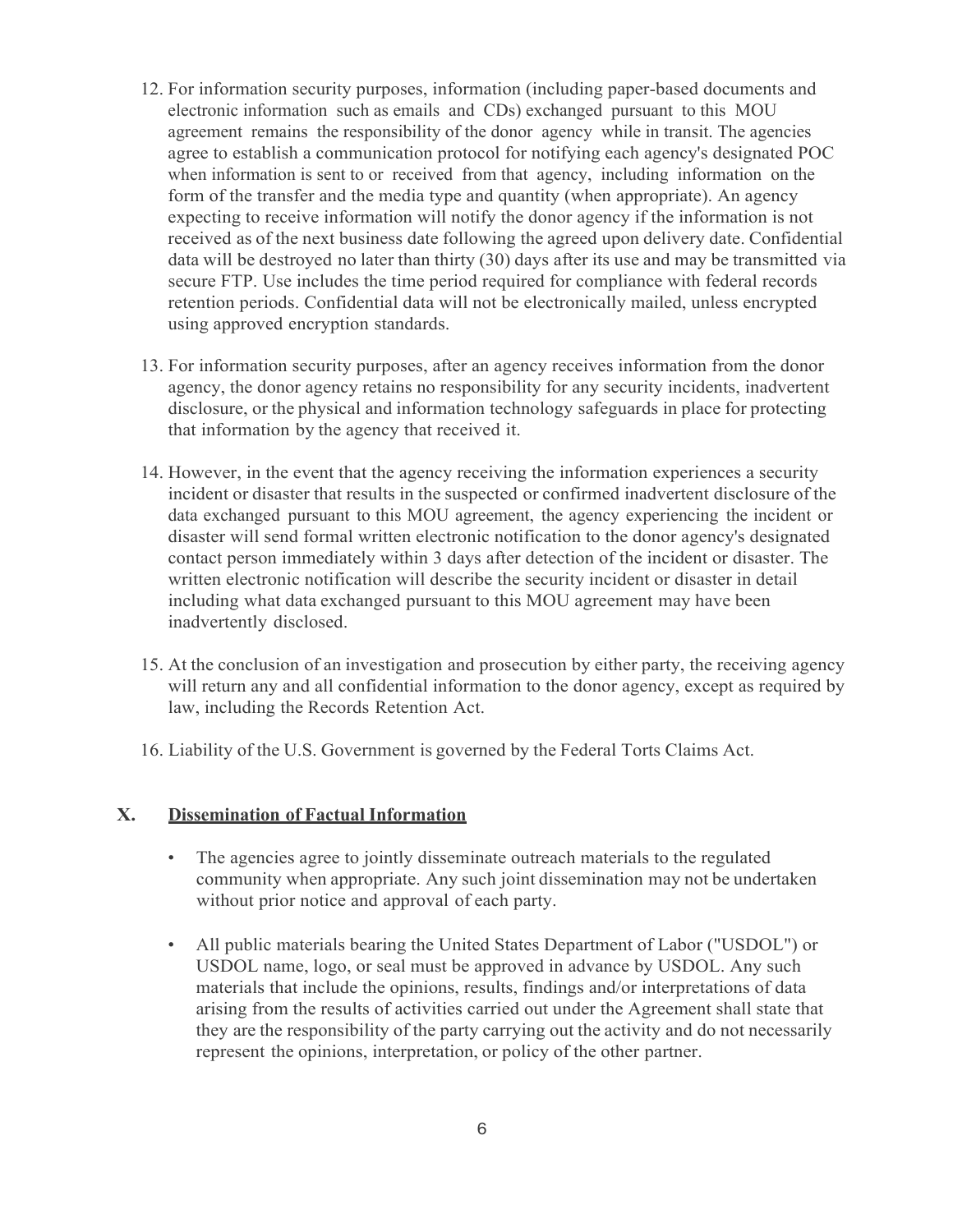#### **XI. Resolution of Disagreements**

• Disputes arising under this Agreement will be resolved informally by discussions between Agency Points of Contact,or other officials designated by each agency.

# **XII. Period of Agreement**

• This MOU agreement becomes effective upon the signing of both parties and will expire 5 years from the effective date. This agreement may be modified in writing by mutual consent of both agencies. The agreement may be cancelled by either party by giving thirty (30) days advance written notice prior to the date of termination. Renewal of the agreement may be accomplished by written agreement of the parties.

This agreement is effective as of the **\_11th\_\_**day of **February, 2022.**

### **United States Department of Labor Wage and Hour Division**

**New Hampshire Department of Labor**

By: Jessica Looman Deputy Administrator

By: Ken Merrifield Labor Commissioner

By: Mark Watson Regional Administrator

**United States Department of Labor Occupational Safety and Health Administration**

By: James Frederick Deputy Assistant Secretary

By: Galen Blanton Regional Administrator

**United States Department of Labor Employee Benefits Security Administration**

 $\mathbf{By:}$